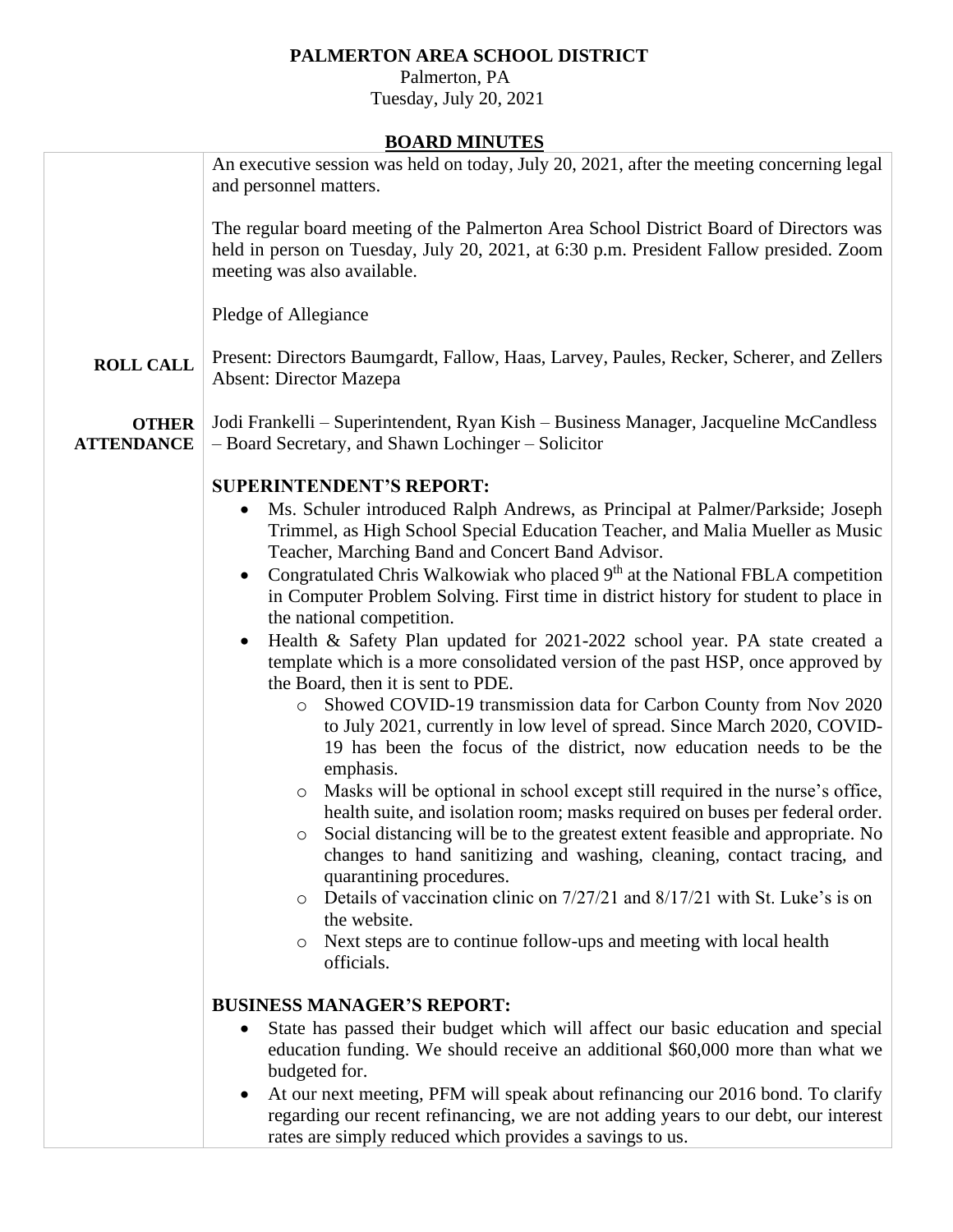#### **BOARD MEMBER REPORTS:**

- Director Haas IU/Library:
	- o IU golf tournament fundraiser raised \$14,000
	- o No appointment needed at Library, masks optional, fine-free, in September will be back to regular schedule; "Tails to Tales" summer reading ongoing; \$5 tote bag sale to fill with items; basket raffle to be held August 2-11
- Director Zellers PSBA:
	- o States may now apply for funding for homeless students; districts have option to continue offering free student meals without income eligibility requirements for upcoming school year
	- o Two webinars available to Board, one on planning use of ESSER money and the other on equity summit
- Director Larvey LCCC:
	- o Constantly reviewing curriculum for seamless transition for students
	- o Since sports is back, the college is having a hard time attracting athletes; for now, an intramural program will be implemented
- Director Fallow CCTI:
	- o Graduation held June 18, 2021 for 95 students of which 50 will enter the workforce, 26 to higher education, 12 to trade schools, and 7 to the military.
	- o August 23, 2021 is new student orientation; August 26, 2021 first day for students; over 400 students enrolled

### **PUBLIC PARTICIPATION:**

- Laura Konze via Zoom will parent clubs go back to normal activity? Dr. Frankelli confirmed any pre-COVID activities will resume
- Clare Papay via Zoom thank you for offering meeting via Zoom; asked if there will be any parent involvement of building health and safety plans. Dr. Frankelli stated that would be at the discretion of the building principal
- Lisa Snell Kern under the HSP is there a point where schools would go temporarily virtual if COVID-19 cases rise; pleased there is an assistant principal position added; wants policies viewable to public prior to meeting which Dr. Frankelli clarified the drafts are on the website; questioned if SHINE program includes the sports program in regard to meals provided
- Mary Jo King  $-$  if and when changes need to be made to HSP, will the Board give the Superintendent discretion to make those changes? Dr. Frankelli stated for dayto-day language she will have discretion, for larger issues she will confer with the Board.
- Jennifer Opdycke is the vaccine mandatory for children? No, per Dr. Frankelli.

**CONSENT AGENDA**  Director Recker moved, seconded by Director Baumgardt, to approve the attached consent agenda.

> Aye Votes: All Directors Present. Nay Votes: None. Motion Carried.

#### **CONSENT AGENDA:**

|                                    | СОЛОВАТ АШЕРИА.                                   |
|------------------------------------|---------------------------------------------------|
| <b>BOARD</b><br><b>MINUTES</b>     | Approved Board Meeting Minutes from June 15, 2021 |
| <b>FINANCIAL</b><br><b>REPORTS</b> | Approved Accounts Payable Reports                 |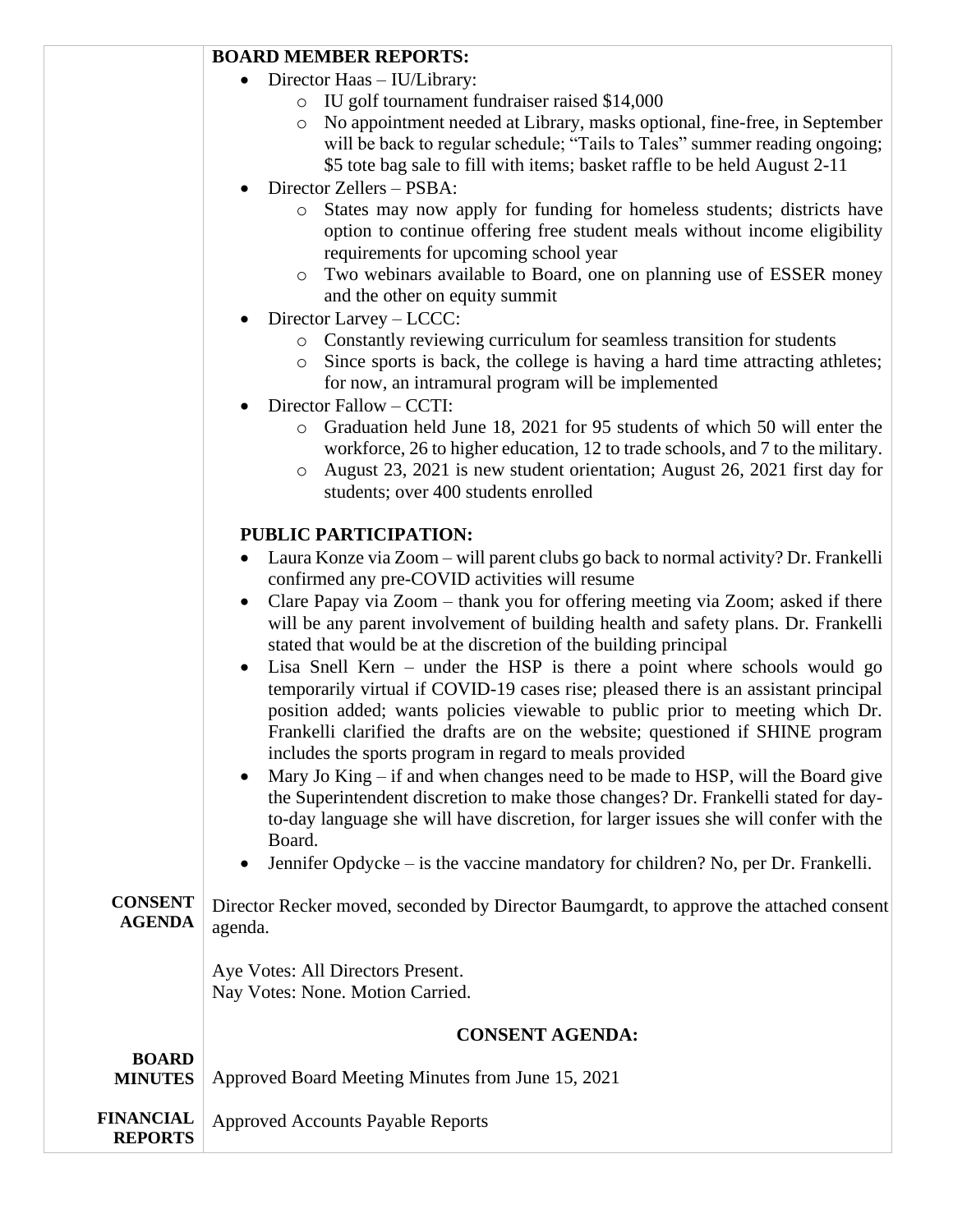|                                                          | <b>Approved Treasurer's Reports</b>                                                                                                                                         |                                                                                                                                                                         |                          |
|----------------------------------------------------------|-----------------------------------------------------------------------------------------------------------------------------------------------------------------------------|-------------------------------------------------------------------------------------------------------------------------------------------------------------------------|--------------------------|
| <b>MOU</b><br><b>SECONDARY</b><br><b>ASST. PRINCIPAL</b> | Approved the Act 93 Memorandum of Understanding regarding the addition of a<br>secondary assistant principal position                                                       |                                                                                                                                                                         |                          |
| <b>TEACHERS</b><br><b>HIRED</b>                          | Approved Olivia Rider as High School Math Teacher at Master's, Step 1, at a salary of<br>\$48,250 effective August 17, 2021                                                 |                                                                                                                                                                         |                          |
|                                                          |                                                                                                                                                                             | Approved Joseph Trimmel as High School Special Education Teacher at Bachelor's +24,<br>Step 1, at a salary of \$47,250 effective August 17, 2021                        |                          |
|                                                          |                                                                                                                                                                             | Approved Malia Mueller as a Music Teacher at the High School, S. S. Palmer, and<br>Towamensing at Bachelor's, Step 1, at a salary of \$46,750 effective August 17, 2021 |                          |
| <b>SUMMER</b><br><b>SCHOOL</b><br><b>TEACHERS</b>        | Approved Angela Rivera to work in the summer school program as an elementary<br>teacher from July 21, 2021 through August 5, 2021 at a rate of \$33.00 per hour             |                                                                                                                                                                         |                          |
|                                                          | Approved Tara Marques to work in the summer school program as a substitute teacher<br>(as needed) from July 21, 2021 through August 5, 2021 at the rate of \$33.00 per hour |                                                                                                                                                                         |                          |
| <b>HORIZONTAL</b><br><b>MOVEMENTS</b>                    | Approved the following horizontal movements effective the first semester of the 2021-<br>2022 school year:                                                                  |                                                                                                                                                                         |                          |
|                                                          |                                                                                                                                                                             | 1) Rachel Harry from Bachelor's to Bachelor's +24<br>2) Kelly Beblavy from Master's $+15$ to Master's $+30$                                                             |                          |
| <b>CLUB ADVISORS</b><br>2021-2022                        | the 2021-2022 school year:                                                                                                                                                  | Approved the following club advisors at S.S. Palmer/Parkside Elementary Schools for                                                                                     |                          |
|                                                          | Carole Burkhardt                                                                                                                                                            | Chorus                                                                                                                                                                  | \$1,554.00               |
|                                                          | <b>Lynn Sutton</b>                                                                                                                                                          | <b>Environmental Club</b>                                                                                                                                               | \$1,197.00               |
|                                                          | Monique Hofford                                                                                                                                                             | Sixth Sense Co-Advisor                                                                                                                                                  | \$401.00                 |
|                                                          | Deanna Iles                                                                                                                                                                 | <b>Sixth Sense Co-Advisor</b>                                                                                                                                           | \$401.00                 |
|                                                          | Pamela Andrews                                                                                                                                                              | Yearbook                                                                                                                                                                | \$788.00                 |
|                                                          | 2022 school year:                                                                                                                                                           | Approve the following club advisors at Towamensing Elementary School for the 2021-                                                                                      |                          |
|                                                          | Natalie Madeira                                                                                                                                                             | Chorus                                                                                                                                                                  | \$1,554.00               |
|                                                          | Kathryn Malay                                                                                                                                                               | Environmental                                                                                                                                                           | \$1,197.00               |
|                                                          | Kristin Heller                                                                                                                                                              | <b>Student Council Co-Advisor</b>                                                                                                                                       | \$394.00                 |
|                                                          | Jodi Kocher                                                                                                                                                                 | <b>Student Council Co-Advisor</b>                                                                                                                                       | \$394.00                 |
|                                                          | Trisha Green                                                                                                                                                                | Yearbook Co-Advisor                                                                                                                                                     | \$ 394.00                |
|                                                          | Krystle Meglio                                                                                                                                                              | Yearbook Co-Advisor                                                                                                                                                     | \$394.00                 |
|                                                          | school year:                                                                                                                                                                | Approved the following club advisors at the Junior High School for the 2021-2022                                                                                        |                          |
|                                                          |                                                                                                                                                                             |                                                                                                                                                                         |                          |
|                                                          | Melissa Hoffman                                                                                                                                                             | <b>ACE Co-Advisor</b>                                                                                                                                                   | \$401.00                 |
|                                                          | Sarah Sullivan                                                                                                                                                              | <b>ACE Co-Advisor</b>                                                                                                                                                   | \$401.00                 |
|                                                          | Laura Reichard<br>Laura Reichard                                                                                                                                            | <b>Band</b><br>Chorus                                                                                                                                                   | \$1,554.00<br>\$1,554.00 |
|                                                          |                                                                                                                                                                             |                                                                                                                                                                         |                          |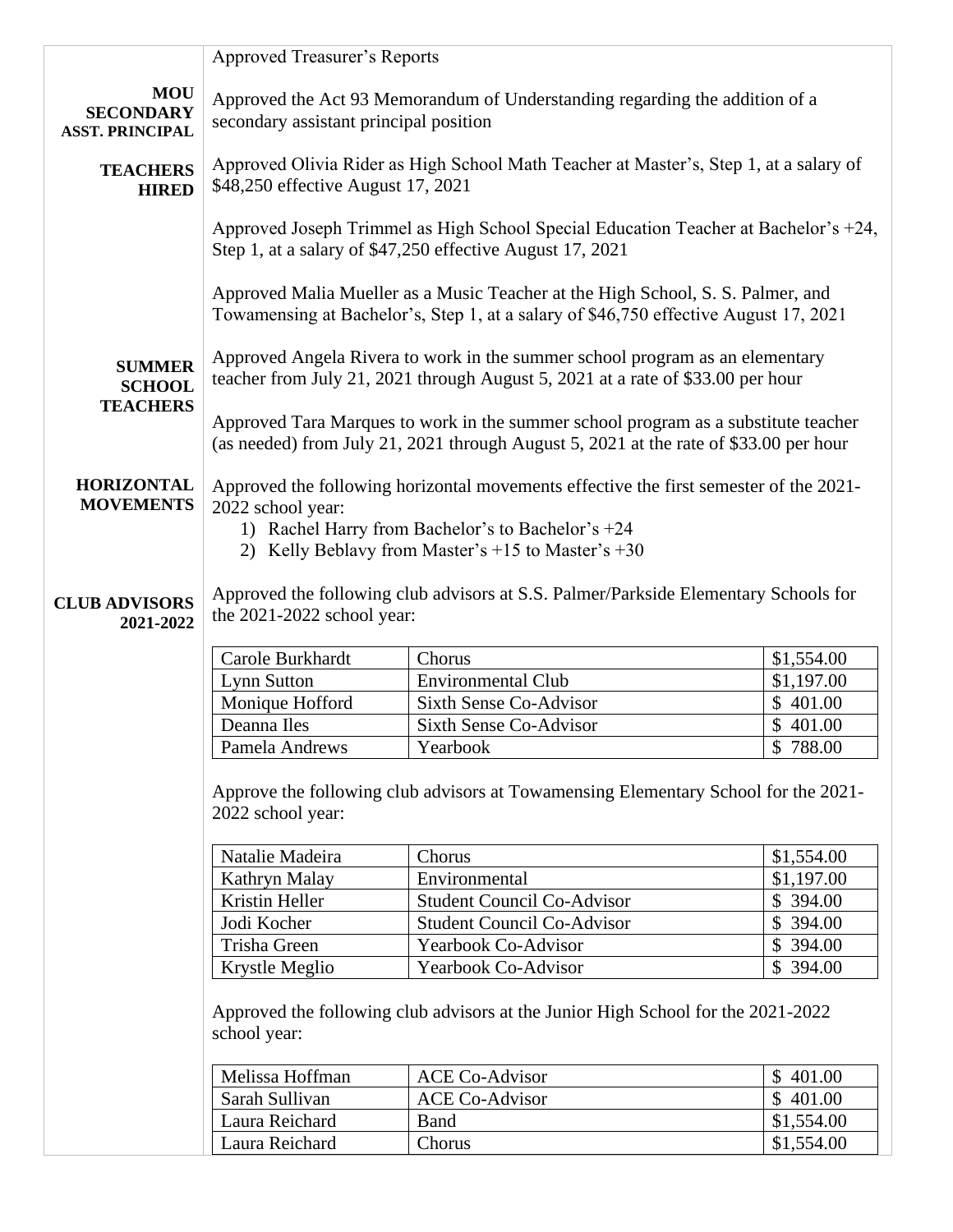| Melissa Hoffman         | <b>National Honor Society-JH</b>  | \$1,000.00 |
|-------------------------|-----------------------------------|------------|
| <b>Christopher Kery</b> | <b>Student Council Co-Advisor</b> | \$498.50   |
| Kevin Young             | <b>Student Council Co-Advisor</b> | \$498.50   |
| <b>Brad Landis</b>      | <b>Yearbook Co-Advisor</b>        | \$982.50   |
| Amy Morgan              | <b>Yearbook Co-Advisor</b>        | 982.50     |

Approved the following club/class advisors at the High School for the 2021-2022 school year:

| Vicki McHugh              | Aevidum                                   | \$1,197.00        |
|---------------------------|-------------------------------------------|-------------------|
| Lyndsey Heinrich          | Art Co-Advisor                            | \$961.50          |
| Miranda Allen             | Art Co-Advisor                            | \$961.50          |
| <b>Robert Falkenstein</b> | Avenger (newspaper)                       | \$3,929.00        |
| Amanda Cappella           | <b>Buddies</b>                            |                   |
| Theresa Hall              | Chorus                                    | \$2,148.00        |
| Michele Heydt             | Color Guard                               | \$1,397.00        |
| Malia Mueller             | <b>Concert Band</b>                       | \$2,148.00        |
| <b>Brent Harris</b>       | Drama - Fall                              | \$1,746.00        |
| <b>Brent Harris</b>       | Drama - Spring                            | \$1,746.00        |
| <b>Michael Gombert</b>    | <b>Environmental Co-Advisor</b>           | \$598.50          |
| Paul McArdle              | <b>Environmental Co-Advisor</b>           | \$598.50          |
| Jennifer Danzeisen        | <b>FBLA Co-Advisor</b>                    | \$598.50          |
| Kerry Palumbo             | FBLA Co-Advisor                           | \$598.50          |
| <b>Brent Harris</b>       | Film                                      | $-$               |
| Miranda Allen             | Freshman Class Co-Advisor, Class of 2025  | \$698.50          |
| Dawn Burke                | Freshman Class Co-Advisor, Class of 2025  | \$698.50          |
| Chris Walkowiak           | Gridiron                                  | $\overline{a}$    |
| Craig Borland             | <b>International Travelers</b>            | $\qquad \qquad -$ |
| Dawn Burke                | Junior Class Co-Advisor, Class of 2023    | \$698.50          |
| <b>Tammy Muniz</b>        | Junior Class Co-Advisor, Class of 2023    | \$698.50          |
| <b>Travis Fink</b>        | Leo Co-Advisor                            | \$598.50          |
| <b>Tammy Muniz</b>        | Leo Co-Advisor                            | \$598.50          |
| <b>Whitney Kern</b>       | Library Book                              | $-$               |
| Malia Mueller             | <b>Marching Band</b>                      | \$4,716.00        |
| Jennifer Danzeisen        | <b>Mock Trial</b>                         | \$1,197.00        |
| Alex Knoll                | <b>National Honor Society</b>             | \$1,998.00        |
| Kerry Palumbo             | Oratory                                   | \$1,197.00        |
| Miranda Allen             | <b>PAAC</b>                               | \$802.00          |
| Kerry Palumbo             | <b>PLURAL</b>                             | $-$               |
| Alex Knoll                | <b>PYEA</b>                               | \$1,197.00        |
| Vicki McHugh              | <b>SADD</b>                               | \$802.00          |
| Alex Knoll                | Scholastic Scrimmage                      | \$1,000.00        |
| Craig Borland             | Senior Class Advisor, Class of 2022       | \$1,991.00        |
| Justin Petersen           | Social Media                              |                   |
| <b>Travis Fink</b>        | Sophomore Class Co-Advisor, Class of 2024 | \$698.50          |
| Tammy Muniz               | Sophomore Class Co-Advisor, Class of 2024 | \$698.50          |
| <b>Brandyn Miller</b>     | <b>Stage Crew</b>                         | \$2,061.00        |
| <b>Brent Harris</b>       | <b>Stage Crew Assistant</b>               | \$1,627.00        |
| Jeana Baumgardt           | <b>Student Council Co-Advisor</b>         | \$995.50          |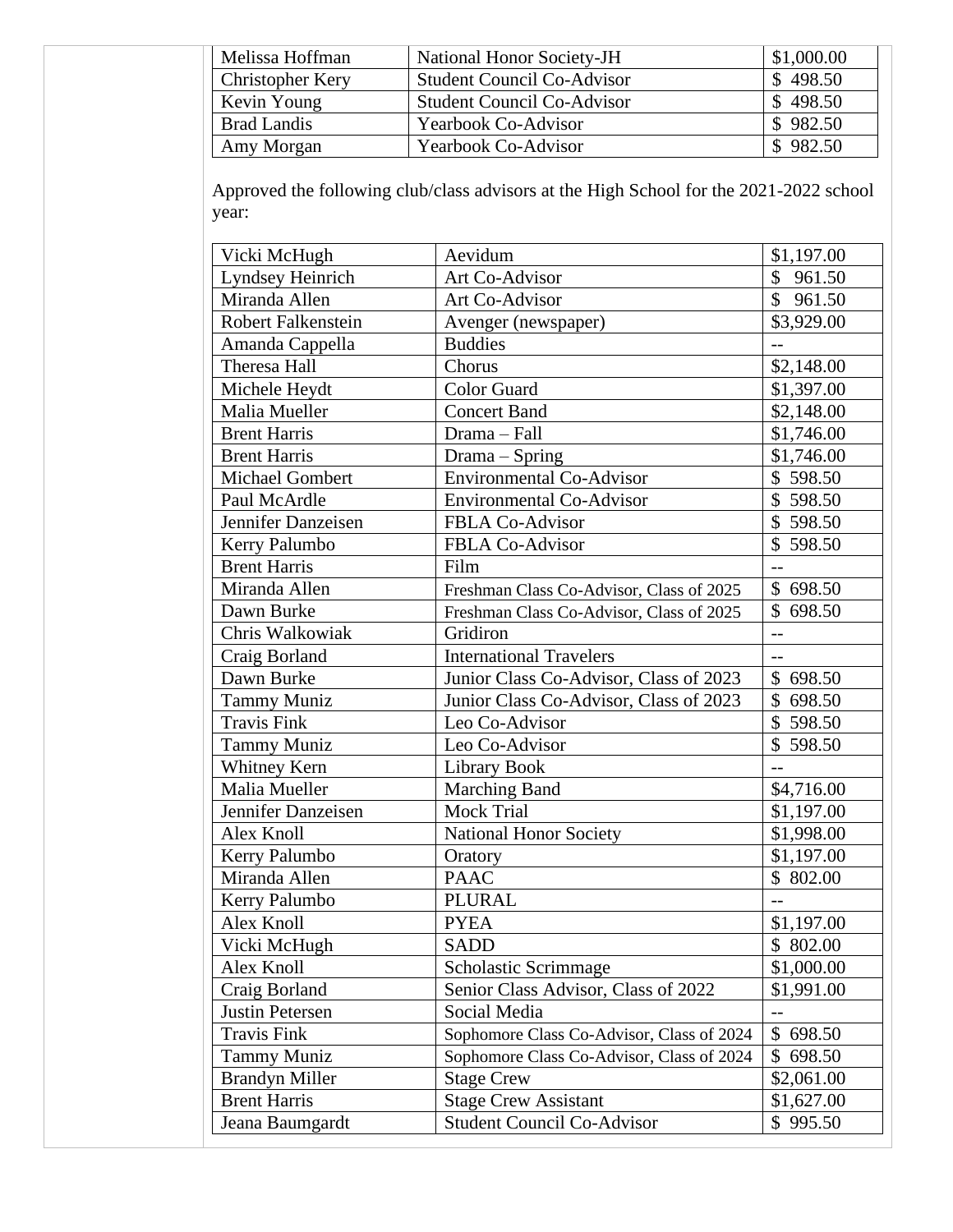| <b>CLUB ADVISORS</b>             | Joshua Nenscel                                                                                                                                         | <b>Student Council Co-Advisor</b>                                                                                           | \$995.50               |
|----------------------------------|--------------------------------------------------------------------------------------------------------------------------------------------------------|-----------------------------------------------------------------------------------------------------------------------------|------------------------|
| 2021-2022 (Cont.)                | <b>Robert Falkenstein</b>                                                                                                                              | Video                                                                                                                       |                        |
|                                  | Robert Falkenstein                                                                                                                                     | <b>Yearbook Co-Advisor</b>                                                                                                  | \$1,964.50             |
|                                  | Joshua Nenscel                                                                                                                                         | Yearbook Co-Advisor                                                                                                         | \$1,964.50             |
| <b>CAC ADVISORS</b><br>2021-2022 | Approved the following curriculum advisory council (CAC) representatives at S.S.<br>Palmer/ Parkside Elementary Schools for the 2021-2022 school year: |                                                                                                                             |                        |
|                                  | Katherine Gilmartin                                                                                                                                    | Grades K and 1                                                                                                              | \$1,756.00             |
|                                  | <b>Christopher Kimmel</b>                                                                                                                              | Grades 2 and 3                                                                                                              | \$1,756.00             |
|                                  | Meghan Barclay                                                                                                                                         | Grade 4                                                                                                                     | \$1,756.00             |
|                                  | Deanna Iles                                                                                                                                            | Grade 5                                                                                                                     | \$1,756.00             |
|                                  | Monique Hofford                                                                                                                                        | Grade 6                                                                                                                     | \$1,756.00             |
|                                  | <b>Brittany Zeky</b><br><b>Lindsay Serfass</b>                                                                                                         | Grades K and 1<br>Grades 2 and 3 Co-Advisor                                                                                 | \$1,756.00<br>\$878.00 |
|                                  | Alexandrea Spalding                                                                                                                                    | Grades 2 and 3 Co-Advisor                                                                                                   | \$878.00               |
|                                  | <b>Susan Deem</b>                                                                                                                                      | Grade 4                                                                                                                     | \$1,756.00             |
|                                  | Lisa Ward                                                                                                                                              | Grade $5 - 1$ <sup>st</sup> semester only                                                                                   | \$878.00               |
|                                  | Kelly Beblavy<br>Jaclyn Ivancich                                                                                                                       | Grade $5 - 2nd$ semester only<br>Grade 6                                                                                    | \$878.00<br>\$1,756.00 |
|                                  | High School for the 2021-2022 school year:                                                                                                             |                                                                                                                             |                        |
|                                  |                                                                                                                                                        |                                                                                                                             |                        |
|                                  | <b>Brad Landis</b>                                                                                                                                     | Math/Science Co-Advisor                                                                                                     | \$878.00               |
|                                  | Amy Morgan                                                                                                                                             | Math/Science Co-Advisor                                                                                                     | \$878.00               |
|                                  | Kimberly Seiler                                                                                                                                        | <b>Social Studies</b>                                                                                                       | \$1,756.00             |
|                                  | Kathryn Zurn                                                                                                                                           | English/LA                                                                                                                  | \$1,756.00             |
|                                  | School for the 2021-2022 school year:<br>Miranda Allen                                                                                                 | Approved the following curriculum advisory council (CAC) representatives at the High<br>Dept. Co-Chair, Art/Music/Tech. Ed. | \$878.00               |
|                                  | Whitney Kern                                                                                                                                           | Dept. Co-Chair, Art/Music/Tech. Ed.                                                                                         | \$878.00               |
|                                  | <b>Thomas Smelas</b>                                                                                                                                   | Dept. Chair, Business                                                                                                       | \$1,756.00             |
|                                  | Dawn Burke                                                                                                                                             | Dept. Co-Chair, English                                                                                                     | \$878.00               |
|                                  | Kerry Palumbo                                                                                                                                          | Dept. Co-Chair, English                                                                                                     | \$878.00               |
|                                  | Susan Dellicker                                                                                                                                        | Dept. Chair, Foreign Language                                                                                               | \$1,756.00             |
|                                  | <b>Carol Andrews</b>                                                                                                                                   | Dept. Chair, Health/PE                                                                                                      | \$1,756.00             |
|                                  | <b>Tammy Muniz</b>                                                                                                                                     | Dept. Chair, Mathematics                                                                                                    | \$1,756.00             |
|                                  | Jeanne Knepper                                                                                                                                         | Dept. Chair, Science                                                                                                        | \$1,756.00             |
|                                  | Michael Gombert<br>Paul McArdle                                                                                                                        | Dept. Co-Chair, Social Studies<br>Dept. Co-Chair, Social Studies                                                            | \$878.00<br>\$878.00   |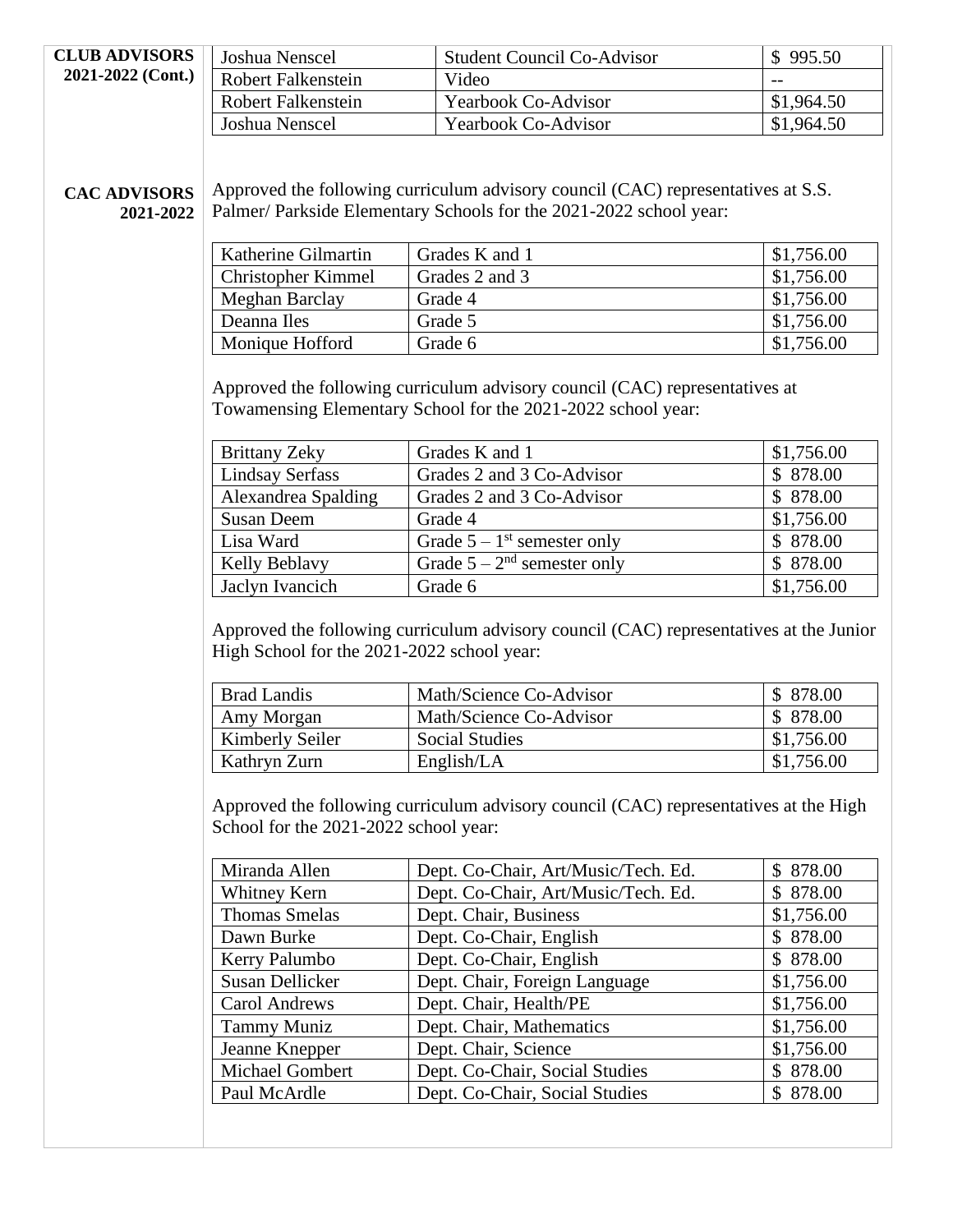#### **COMPUTER**  Approved the following computer coaches for the 2021-2022 school year:

**COACHES 2021- 2022**

| Michelle Davis        | Parkside                        | \$1,827.00 |
|-----------------------|---------------------------------|------------|
| William Acierno       | S.S. Palmer                     | \$1,827.00 |
| <b>Tyler Svetik</b>   | S.S. Palmer                     | \$1,827.00 |
| Adrienne Pelo         | Towamensing                     | \$1,827.00 |
| Krystle Meglio        | Towamensing - 1st Semester only | \$913.50   |
| Kelly Beblavy         | Towamensing - 2nd Semester only | \$913.50   |
| Brianna Carroll       | Junior High                     | \$1,827.00 |
| Amy Morgan            | Junior High                     | \$1,827.00 |
| Joshua Nenscel        | <b>High School</b>              | \$1,827.00 |
| Justin Petersen       | <b>High School</b>              | \$1,827.00 |
| <b>Andrew Remsing</b> | <b>High School</b>              | \$1,827.00 |

**SPRING** 

Approved the following spring coaches for the 2021-2022 school year:

**COACHES 2021- 2022**

| <b>Baseball:</b>        |                           |            |
|-------------------------|---------------------------|------------|
| Erick Kresge            | <b>Head Coach</b>         | \$4,136.00 |
| <b>Justin Petersen</b>  | <b>Assistant Coach</b>    | \$2,716.00 |
| <b>Matthew Solt</b>     | <b>Assistant Coach</b>    | \$2,716.00 |
| <b>Tyler Svetik</b>     | <b>Volunteer Coach</b>    |            |
| Softball:               |                           |            |
| <b>Robert Hock</b>      | <b>Head Coach</b>         | \$4,136.00 |
| Samantha Curcio         | <b>Co-Assistant Coach</b> | \$1,358.00 |
| Tori Gollie             | <b>Co-Assistant Coach</b> | \$1,358.00 |
| Rodney Strohl           | <b>Co-Assistant Coach</b> | \$1,358.00 |
| Jennifer Denaro         | <b>MS</b> Coach           | \$2,716.00 |
| Nikki Boccia            | <b>Volunteer Coach</b>    |            |
| Craig Marlatt           | <b>Volunteer Coach</b>    | $-$        |
| Tennis:                 |                           |            |
| Jennifer Danzeisen      | <b>Head Coach</b>         | \$2,462.00 |
| Track:                  |                           |            |
| <b>Michael Gombert</b>  | <b>Head Coach</b>         | \$4,136.00 |
| Leon Brong              | <b>Assistant Coach</b>    | \$2,716.00 |
| Francis Gough           | <b>Assistant Coach</b>    | \$2,716.00 |
| James Hay               | <b>Assistant Coach</b>    | \$2,716.00 |
| Darris Rodrigues        | <b>Assistant Coach</b>    | \$2,716.00 |
| Michael Horvath         | <b>Co-Assistant Coach</b> | \$1,358.00 |
| <b>Andrew Nosti</b>     | <b>Co-Assistant Coach</b> | \$1,358.00 |
| Randi-Jo Freed          | MS Coach                  | \$2,716.00 |
| Lyndsey Heinrich        | MS Coach                  | \$2,716.00 |
| Kris Hoffner            | <b>Volunteer Coach</b>    | $-$        |
| <b>Michael Martinez</b> | <b>Volunteer Coach</b>    |            |

**ASST SOCCER COACH RESIGNATION**

Accepted the resignation of Joseph Pino as assistant boys' soccer coach effective July 21, 2021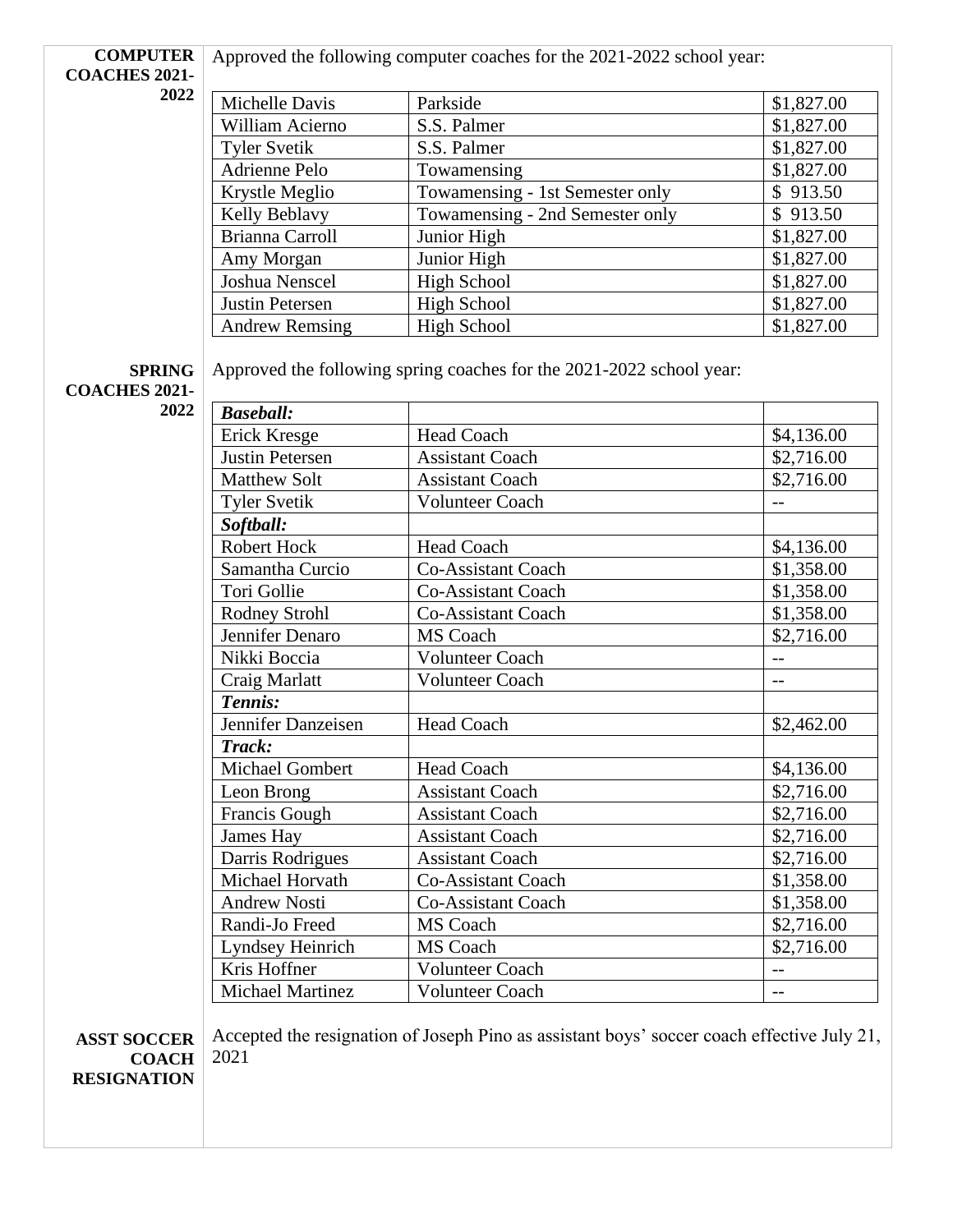| <b>ADDITIONAL</b><br><b>COACHES</b>                                                                                         | Approved the following coaches for the 2021-2022 school year effective July 21, 2021                                                                                                                                                                                                                                                                                                                                                                                                     |                                                                                                                                                                                                                                                           |            |
|-----------------------------------------------------------------------------------------------------------------------------|------------------------------------------------------------------------------------------------------------------------------------------------------------------------------------------------------------------------------------------------------------------------------------------------------------------------------------------------------------------------------------------------------------------------------------------------------------------------------------------|-----------------------------------------------------------------------------------------------------------------------------------------------------------------------------------------------------------------------------------------------------------|------------|
|                                                                                                                             | William Hansen                                                                                                                                                                                                                                                                                                                                                                                                                                                                           | Boys' Soccer Assistant Coach                                                                                                                                                                                                                              | \$2,716.00 |
|                                                                                                                             | Jonathan Rodriguez                                                                                                                                                                                                                                                                                                                                                                                                                                                                       | <b>Volleyball Volunteer Coach</b>                                                                                                                                                                                                                         | $-$        |
| IA<br><b>RESIGNATION</b>                                                                                                    | Approved the resignation of Erika Katona as high school learning support instructional<br>assistant effective July 14, 2021                                                                                                                                                                                                                                                                                                                                                              |                                                                                                                                                                                                                                                           |            |
| <b>SUBSTITUTE IA</b>                                                                                                        | Approved Erika Katona as a substitute instructional assistant at rate of \$10.00 per hour<br>effective July 21, 2021                                                                                                                                                                                                                                                                                                                                                                     |                                                                                                                                                                                                                                                           |            |
| <b>FAMILY</b><br><b>MEDICAL</b><br><b>LEAVE</b>                                                                             | Approved Family Medical Leave from May 17, 2021 through June 10, 2021 for<br>employee #9389                                                                                                                                                                                                                                                                                                                                                                                              |                                                                                                                                                                                                                                                           |            |
| <b>PROFESSIONAL</b><br><b>DEVELOPMENT</b><br><b>LEAVE</b>                                                                   | Approved a Professional Development Leave for the first semester of the 2021-2022<br>school year for employee #2038                                                                                                                                                                                                                                                                                                                                                                      |                                                                                                                                                                                                                                                           |            |
| <b>TUITION</b><br><b>REIMBURSEMENTS</b>                                                                                     | Approved tuition reimbursements<br>Approved the first reading of the following policies:                                                                                                                                                                                                                                                                                                                                                                                                 |                                                                                                                                                                                                                                                           |            |
| 1 <sup>st</sup> READINGS<br>POLICIES 122-<br>123-218                                                                        | 1) Policy #122 Extracurricular Activities<br>2) Policy #123 Interscholastic Activities<br>3) Policy #218 Student Discipline                                                                                                                                                                                                                                                                                                                                                              |                                                                                                                                                                                                                                                           |            |
| 2 <sup>nd</sup> READING<br><b>POLICIES &amp;</b><br><b>ADOPTION 113-</b><br>113.1-113.2-113.3-<br>113.4-123.1-123.2-<br>246 | Approved the second reading and adoption of the following polices:<br>1) Policy #113 Special Education<br>2) Policy #113.1 Discipline of Students with Disabilities<br>3) Policy #113.2 Behavior Support<br>4) Policy #113.3 Screening and Evaluations for Students with Disabilities<br>5) Policy #113.4 Confidentiality of Special Education Student Information<br>6) Policy #123.1 Concussion Management<br>7) Policy #123.2 Sudden Cardiac Arrest<br>8) Policy #246 School Wellness |                                                                                                                                                                                                                                                           |            |
| <b>SHINE</b><br><b>AGREEMENT</b><br><b>FOR MEALS</b>                                                                        |                                                                                                                                                                                                                                                                                                                                                                                                                                                                                          | Authorized the Business Manager to sign the Sponsor-to-Sponsor Agreement between<br>the Palmerton Area School District and the Lehigh Carbon Community College SHINE<br>afterschool program for purchasing of meals from the district                     |            |
| <b>EMERGENCY</b><br><b>INSTRUCTION</b>                                                                                      |                                                                                                                                                                                                                                                                                                                                                                                                                                                                                          | Approved the 2021-2022 Emergency Instructional Time Template Section 520.1                                                                                                                                                                                |            |
| <b>TIME</b><br><b>DONATION</b>                                                                                              | Accepted the \$75.00 donation from the Palmerton Concourse Club to the High School<br><b>FBLA Activity Club</b>                                                                                                                                                                                                                                                                                                                                                                          |                                                                                                                                                                                                                                                           |            |
| <b>RENTAL</b><br><b>AGREEMENTS-</b><br><b>DRAMA</b>                                                                         | Rental Package for the HS Drama Activity Club<br>September 2021                                                                                                                                                                                                                                                                                                                                                                                                                          | Approved the Lease/Rental Agreement with Theatre World Backdrops for the Backdrop<br>Approved the Contract Licensing Agreement with Music Theatre International for the<br>production of Disney's Aladdin Jr. by the HS Drama Activity Club to be held in |            |
|                                                                                                                             |                                                                                                                                                                                                                                                                                                                                                                                                                                                                                          |                                                                                                                                                                                                                                                           |            |